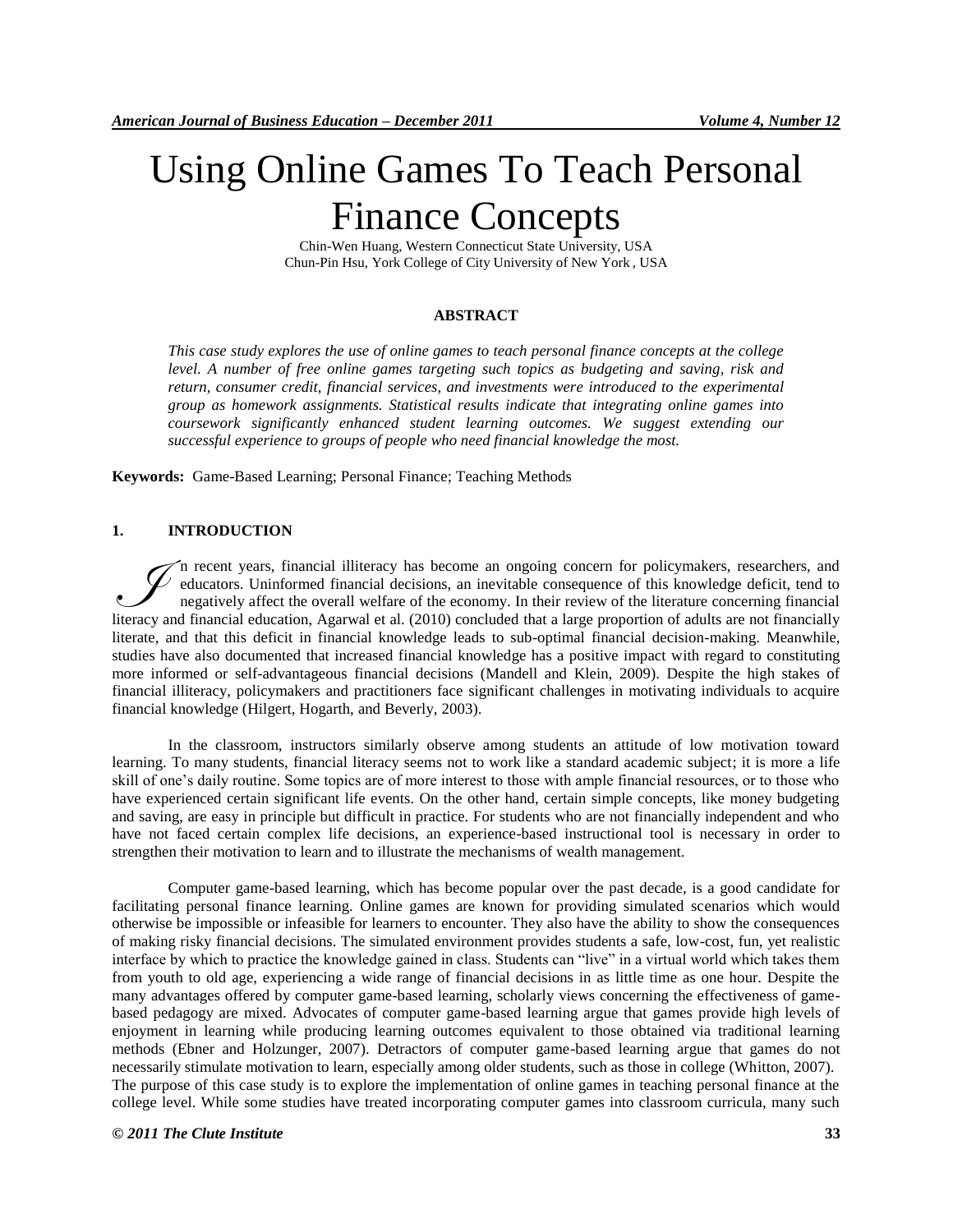studies have focused on elementary and secondary education, rather than higher education at the undergraduate and graduate levels (Tao, Cheng, and Sun, 2009). Moreover, the outcome of computer game-based learning tends to be open-ended and unpredictable (Licari and Ovedovitz, 2005). Therefore, it can be difficult for educational researchers to replicate a successful experience in the absence of a detailed cookbook. This case study fills this gap by investigating the phenomenon of computer game-based learning in a college financial literacy course.

The results of this experiment show that online games significantly improved student learning performance. The rest of this paper is organized as follows. Section 2 reviews the literature concerning adopting games/simulations for teaching business concepts at the college level. Section 3 describes the implementation and evaluation methods of the present study. The experiment results and implications are discussed in Section 4, and Section 5 offers a conclusion.

# **2. BACKGROUND**

Computer games are effective in facilitating learning not because they are fun, but because they capture the essence of the human learning process, situated cognition (Eck, 2006). Computer games offer virtual contexts that allow learners to respond to problems as if they themselves were in a given situation. Computer games also have the advantage of letting learners work via repeated practice by means of an entertainment-coated vehicle.

In recent years, the implementation of games and simulations into course designs has become a popular pedagogical means of enhancing student learning. In marketing class, Gillentine and Schulz (2001) documented the use of a fantasy football league simulation in a sports marketing concepts course. In management courses, Shannon et al. (2010) adopted a simulation game to teach lean manufacturing implementation strategies, and Pasin and Giroux (2011) illustrated that the use of a simulation game in an operations management course provided an opportunity for students to master decision-making skills that would otherwise have been difficult to put into practice. In the area of finance instruction, simulated trading is now a standard component in most college investment classes. McClatchey and Kuhlemeyer (2000) pointed out that over 70% of finance professors surveyed reported using some sort of simulation exercise in their investment courses. Studies of the use of trading simulations in investment courses include those by Pavlik and Nienhaus (2004), King and Jennings (2004), Ascioglu and Kugele (2005), and Norton and Singleton (2005). Despite this abundance of research on the use of games and simulations in the finance field, little effort has been applied to exploring the application of computer games in the context of the subject of personal finance. Possible explanations for this lack of attention include (1) the status of personal finance as a relatively new course in the context of higher education, and (2) the fact that the subject of personal finance covers quite a broad range of knowledge, such that it is difficult to find a single game which can address the substantial variety of topics required.

## **3. IMPLEMENTATION AND EVALUATION METHODS**

For our classroom experiment, we adopted a series of free online games offered by various not-for-profit organizations. The games were selected based on the following criteria: relevancy, level of rigor, time to complete, and ease of use. Since the objective of the course was to improve students' financial literacy, the games selected needed to cover a wide range of personal finance concepts, with the knowledge involved not touching upon the sort of difficult calculations taught in standard finance courses.

Table 1 lists the games or simulations adopted for the course and the corresponding learning topics of the course. Each role-playing game took around 30 minutes to complete, and the market simulation took place over the course of three weeks. The first three games, *Farm Blitz*, *Refund Rush*, and *Celebrity Calamity*, are distributed by the Doorways to Dreams Fund (D2D Fund), a not-for-profit organization promoting financial literacy among low and moderate income consumers. These games blend important financial knowledge and animated entertainment to deliver basic financial skills to players. The design of these games allows players to score points by performing such desired financial behaviors as confining spending to budgeted limits, paying debts earlier rather than later, understanding the financial risks in daily routines, and forming a habit of saving on a regular basis. It is worth noting that the design of *Farm Blitz* was inspired by the popular online games *Bejeweled* and *Farmville*. Therefore, students were eager to participate in the game, and it was ranked the favorite among all those assigned. *Financial Football*,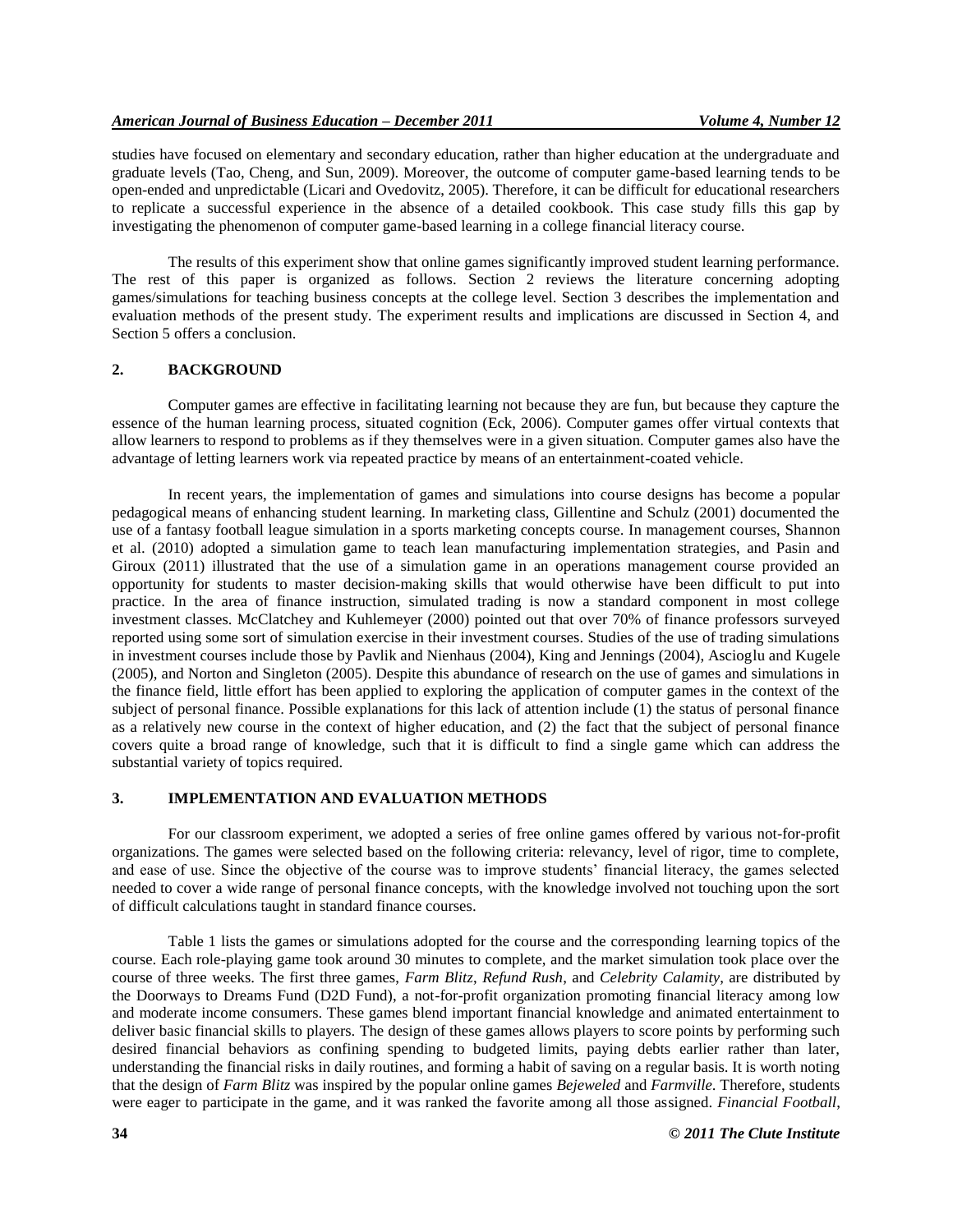offered by PracticalMoneySkills.com, is a fast-paced game with a simulated NFL theme. Players are required to answer each financial question in as short a time as possible to earn yardage and score touchdowns. This game appeared to be especially attractive to those who enjoy sports. *Gen I Revolution*, provided by the Council for Economic Education, teaches a wide range of personal financial topics in a typical adventure-type game setting. There are 15 missions in this game, each with a specific finance topic. Due to the time constraints of the semester, only selective portions of the games were assigned. *Wall Street Survivor*, designed by Stock-Trak Group Inc., provides students a simulated real-time trading environment in which they have \$100K of virtual cash to start the game. The game is similar to trading games frequently assigned in the investment course, but with a simpler format. Students have the opportunity through the game to get a sense of stock investment and portfolio management by engaging in paper trading.

In order to gauge the effectiveness of using computer games as a teaching aid in the personal finance course, the learning outcomes of two sessions of Personal Finance at a northeastern public university in the US were assessed. Both sessions were led by the same instructor, with 22 students in each session. The students of these two classes were non-business majors. There is no prerequisite for the course. One session (session A) received lectures along with traditional short essay/problem-solving type homework assignments. The other session (session B) received lectures along with games and simulations as homework assignments. Homework assignments were collected in paper format for session A. For session B, assignments were submitted either by finishing the assigned games directly online or by first playing the games and then handing in written learning reports. Homework assignments from both sessions were discussed and reviewed in class after they were due.

Midterm and Final exams were the method of accessing student learning outcomes. Tests were designed using a multiple choice format to avoid negative impacts on exam performance based on the students' essay-writing ability. The grading practice and the difficulty level of the tests were the same for each of the two sessions. Quiz results were not considered as a source of performance measurement because students tended to pay less attention to quiz preparation, and because the quiz outcomes were subject to bias based on a variety of irrelevant factors.

| Table 1 List of Olling Games/Shmulations Osca for Experimental Group |                                         |              |                                                         |  |  |  |  |
|----------------------------------------------------------------------|-----------------------------------------|--------------|---------------------------------------------------------|--|--|--|--|
| <b>Games/Simulation</b>                                              | <b>Learning Topics</b>                  | <b>Type</b>  | <b>Providers</b>                                        |  |  |  |  |
| Farm Blitz                                                           | Compound Interest<br>$\bullet$          | Role-Playing | Doorways to Dreams Fund                                 |  |  |  |  |
|                                                                      | The Importance of<br>$\bullet$          |              | http://www.d2dfund.org/                                 |  |  |  |  |
|                                                                      | <b>Savings</b>                          |              |                                                         |  |  |  |  |
|                                                                      | Debt Management<br>$\bullet$            |              |                                                         |  |  |  |  |
| Refund Rush                                                          | Use Tax Refunds<br>٠                    | Role-Playing | Doorways to Dreams Fund                                 |  |  |  |  |
|                                                                      | Wiselv                                  |              | http://www.d2dfund.org/                                 |  |  |  |  |
| Celebrity Calamity                                                   | Debt Management<br>$\bullet$            | Role-Playing | Doorways to Dreams Fund                                 |  |  |  |  |
|                                                                      |                                         |              | http://www.d2dfund.org/                                 |  |  |  |  |
| <b>Financial Football</b>                                            | <b>General Money</b><br>$\bullet$       | Role-Playing | PracticalMoneySkills.com                                |  |  |  |  |
|                                                                      | <b>Management Skills</b>                |              | http://www.practicalmoneyskills.com/games/trainingcamp/ |  |  |  |  |
| Gen I Revolution                                                     | Consumer Credit<br>$\bullet$            | Role-Playing | <b>Council for Economic Education</b>                   |  |  |  |  |
|                                                                      | <b>Financial Services</b><br>٠          |              | http://www.genirevolution.org/                          |  |  |  |  |
|                                                                      | <b>Consumer Purchasing</b><br>$\bullet$ |              |                                                         |  |  |  |  |
| <b>Wall Street</b>                                                   | Investing<br>$\bullet$                  | Simulation   | Stock Trak Group Inc.                                   |  |  |  |  |
| Survivor                                                             | <b>Fundamentals</b>                     |              | http://www.wallstreetsurvivor.com/                      |  |  |  |  |
|                                                                      | Investing in Stocks<br>٠                |              |                                                         |  |  |  |  |

# **Table 1 List of Online Games/Simulations Used for Experimental Group<sup>1</sup>**

 $\overline{a}$ 

<sup>1</sup> Farm Blitz, Copyright 2010, D2D Fund, Inc. Refund Rush, Copyright 2010, D2D Fund, Inc. Celebrity Calamity, Copyright 2010, D2D Fund, Inc. Financial Football, Copyright 2000-2011 Visa. Gen I Revolution, Copyright 2011, [Council for Economic](http://www.councilforeconed.org/)  [Education.](http://www.councilforeconed.org/) Wall Street Survivor, Copyright 2011. Wall Street Survivor.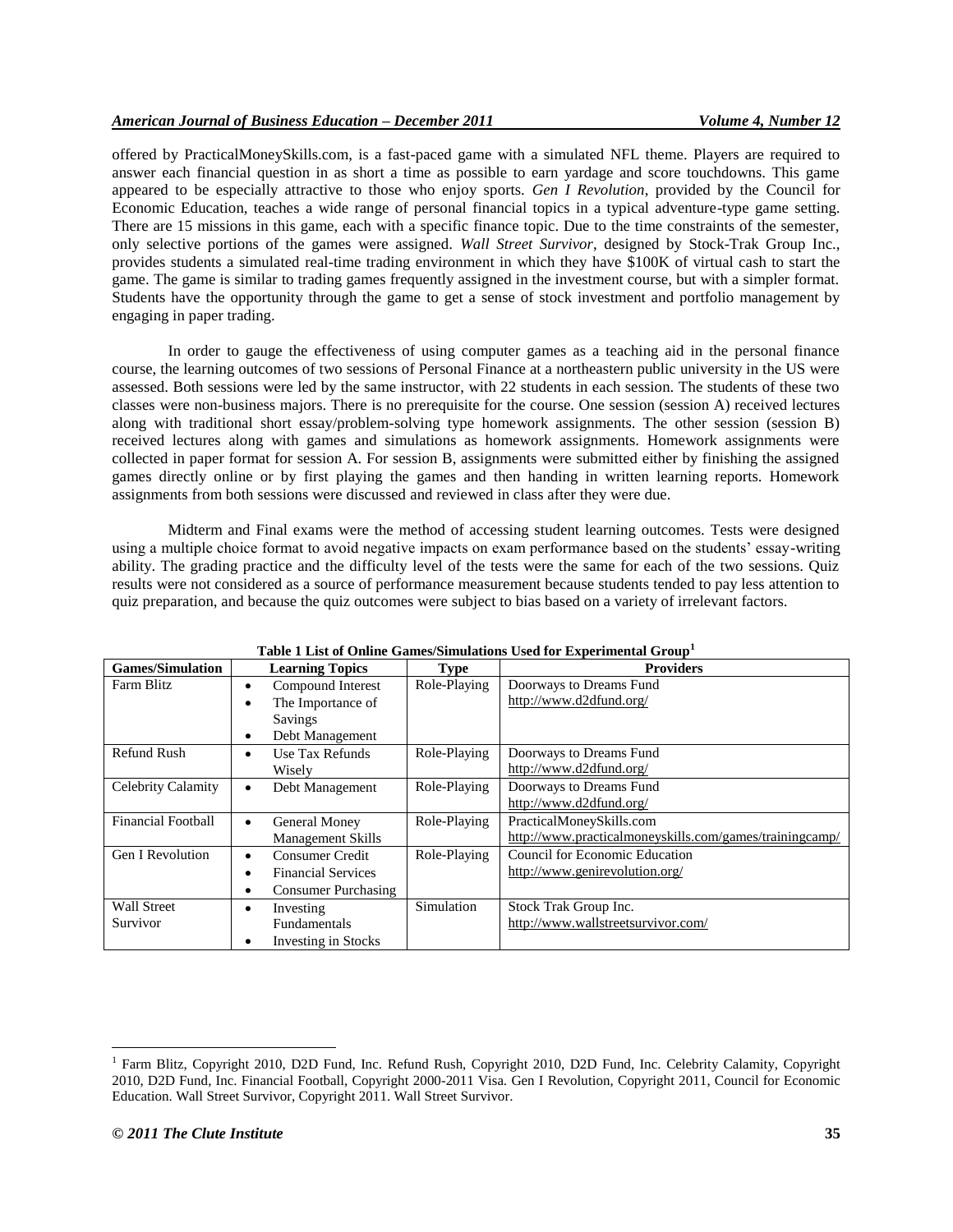# **4. EXPERIMENT RESULTS AND THE FUTURE EXTENSIONS**

Table 2 reports the learning outcomes for both sessions. As shown in Table 2, the average midterm score for session A was 62.81, as compared to 77.81 for session B. The average final exam score was 66.22 for session A and 75.63 for session B. The incremental difference between the sessions of the average scores on the midterm and final scores, according to t-test results, was statistically significant at 99% for the midterm and 98% for the final exam. The results of the Mann-Whitney U test also demonstrate that the data from session A were statistically different from those of session B. Overall, the empirical results suggest that integrating online games as a part of personal finance course activities improved student learning performance.

|                   | <b>Session A</b>          | <b>Session B</b>         | t-Test    | <b>Mann-Whitney</b> |
|-------------------|---------------------------|--------------------------|-----------|---------------------|
|                   | (Traditional Assignments) | (Game-Based Assignments) |           | U Test (p-value)    |
| <b>Midterm</b>    | 62.8181                   | 77.8181                  | $-4.0997$ | 0.0008              |
|                   | (12.8011)                 | (11.4294)                |           |                     |
| <b>Final Exam</b> | 66.2272                   | 75.6363                  | $-2.5559$ | 0.0168              |
|                   | (13.2949)                 | (11.0175)                |           |                     |

**Table 2 The t and Mann-Whitney U Tests for Student Learning Outcomes**

The average exam scores from both sessions are reported. There were 22 students in each session. The figures in parentheses are standard deviations.

It is important to note that although we observed an increase in learning performance for the session using computer game-based assignments, game-based learning was only a part of classroom activities. Games are powerful in terms of offering a fun, interactive way to let learners practice applicable knowledge repeatedly without noticing they are studying the material. For example, *Refund Rush*, a game published by the Doorways to Dreams Fund, deliberately lets players score high if they allocate a part of their tax returns, after paying off all debts, into some form of savings. Based on encountering the same concept many times, players come to recognize the importance of savings. As pointed out by Corti (2006), games are a great vehicle for practicing knowledge gained, but bad at delivering a great deal of knowledge at the same time. Ebner and Holzinger (2007), who studied the implementation of an online game in a Master's level civil engineering course, also documented that as the course moved on to more complex content, learning with or without multimedia became equally difficult, and students became less motivated. Therefore, the adoption of a game-based pedagogy in the classroom should be designed as a supplement, rather than as the core instructional method. This sort of pedagogy seems especially useful for courses at the entry level.

We also find it necessary to point out a minor limitation of this experiment. The games and simulations adopted were not customized to the course. Therefore, not all the scenarios/questions given in the games were able to be referenced back to the course textbook. Such disharmony is a common issue educators face when adopting offthe-shelf packages in the classroom. This phenomenon may be a drawback for other courses, but it seems an advantage to a literacy-type course such as ours. Personal finance is multi-angled by nature, and students should be encouraged to extend their learning beyond the limits of the textbook. Some students reported difficulties answering the questions raised by the games on their first attempts. However, the students soon learned the new concepts and acquired the necessary knowledge by playing a given game repeatedly.

Although our sample size was not very large, our results in terms of increasing financial confidence and knowledge via game-playing were similar to those of Tufano et al. (2010), obtained in a study evaluating whether financial games improved the financial knowledge of a sample of 84 low-income adults across six locations in the US. This similarity implies that not only can finance educators implement computer game-based learning into a personal finance course curriculum, they can also extend this sort of successful experience to larger cohorts outside the classroom so that more people can acquire financial knowledge in a fun, rather than tedious, way. On campus, school administrators would do well to target students who have substantial student loans for such instruction. Off campus, a good group to start with might be people who are seeking tax assistance from the IRS Volunteer Income Tax Assistance (VITA) program. For students with substantial debts and people with low-to-moderate incomes, being financially literate is especially important. Data collected herein and in similar studies should benefit future research on the use of game-based pedagogy and assist in the advancement of financial game designs.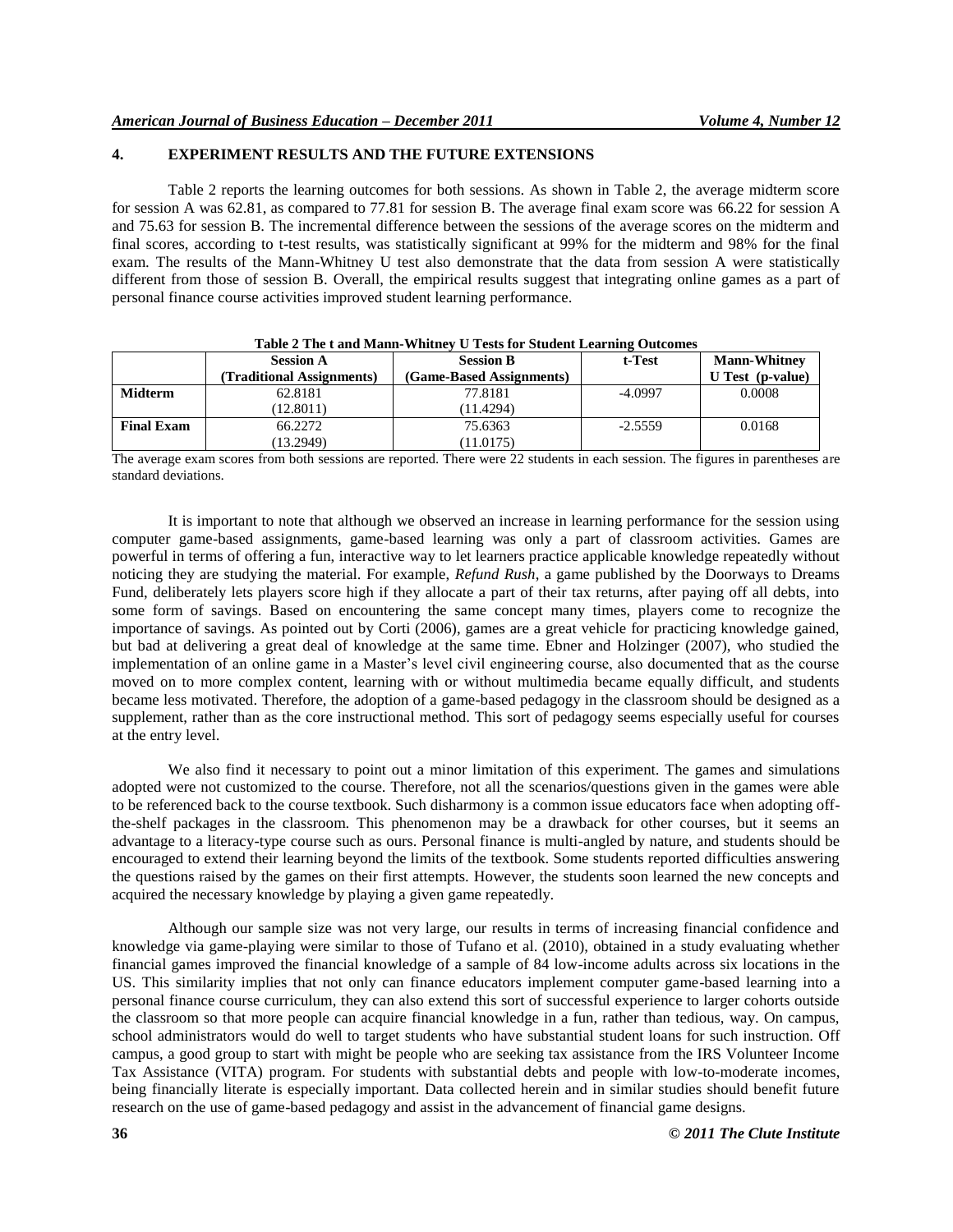## **CONCLUSIONS**

Studies have suggested that a substantial proportion of the population is financially illiterate. To promote financial literacy, schools at various levels have offered courses to remedy this deficit. However, teaching those who are young and who have only limited financial resources and experience is not easy, unless an effective pedagogy is adopted.

In this case study, we explored whether incorporating online games as a part of classroom activities improved student learning. Computer games proved to be appealing based on their potential to assist learning in this area, because they offer simulated scenarios that allow students to put themselves into others' shoes in reacting to potential financial problems. Our empirical results show that online games help to achieve significantly higher learning outcomes. We also suggest that online games should be treated as a learning aid, rather than the major learning vehicle, given that games are good at providing practice opportunities, but less good at transmitting large amounts of knowledge. We suggest extending this successful experience to target such groups as students facing substantial debt and people seeking tax assistance from the IRS Volunteer Income Tax Assistance program.

## **ACKNOWLEDGEMENTS**

The authors would like to thank Allen D. Morton for helpful discussions.

## **AUTHOR INFORMATION**

**Dr. Chin-Wen Huang** is Assistant Professor of Finance at Western Connecticut State University. Her research interests include quantitative methods, portfolio management, and banking. She has presented research papers at academic conferences and her work has appeared in several refereed journals. She has been awarded a number of grants for research and for applications of technology in the classroom. E-mail: huangc@wcsu.edu

**Dr. Chun-Pin Hsu** is Assistant Professor of Finance at York College of City University of New York. His research interests include quantitative finance, portfolio management, and risk management. He has published research papers in several refereed journals and has served as a referee for several respectable journals in the finance field. E-mail: chsu@york.cuny.edu

## **REFERENCES**

- 1. Agarwal, S., Amromin, G., Ben-David, I., Chomsisengphet, S., and Evanoff, D. (2010). Financial Counseling, Financial Literacy, and Household Decision Making. Pension Research Council Working Paper, PRC WP2010-34.Philadelphia, PA. Pension Research Council.
- 2. Annetta, L., Murray, M., Laird, S., Bohr, S., and Park, J. (2006). Serious Games: Incorporating Video Games in the Classroom. *Educause Quarterly*, 3, 16 - 22.
- 3. Asciouglu, A. and Kugele, L.P. (2005). Using Trading Simulations to Teach Market Microstructure Concepts. *Journal of Financial Education*, 69-81.
- 4. *Celebrity Calamity*, Copyright 2010, D2D Fund, Inc. http://www.d2dfund.org/
- 5. Corti, K. (2006). Games-Based Learning; A Serious Business Application, PIXELearning Limited, Feb 2006. http://pixelearning.com/docs/seriousgamesbusinessapplications.pdf
- 6. Dicle, M. and Levendis, J. (2011). The DL-Trading Game. *Journal of Financial Education*, 37, 55-82.
- 7. Ebner, M. and Holzinger, A. (2007). Successful Implementation of User-Centered Game Based Learning in Higher Education: An Example from Civil Engineering. *Computers & Education*, 49, 837-890.
- 8. Eck, R. (2006). Digital Game-Based Learning: It's Not Just the Digital Natives Who Are Restless. *Educause Review*, 41, 2, 16 – 30.
- 9. *Farm Blitz*, Copyright 2010, D2D Fund, Inc.<http://www.d2dfund.org/>
- 10. *Financial Football*, Copyright 2000-2011 Visa. http://www.practicalmoneyskills.com/games/trainingcamp/
- 11. *Gen I Revolution*, Copyright 2011, [Council for Economic Education.](http://www.councilforeconed.org/) http://www.genirevolution.org/
- 12. Gillentine, A. and Schulz, J. (2001). Marketing the Fantasy Football League: Utilization of Simulation to Enhance Sport Marketing Concepts. *Journal of Marketing Education*, 23, 3, 178-186.

#### *© 2011 The Clute Institute* **37**